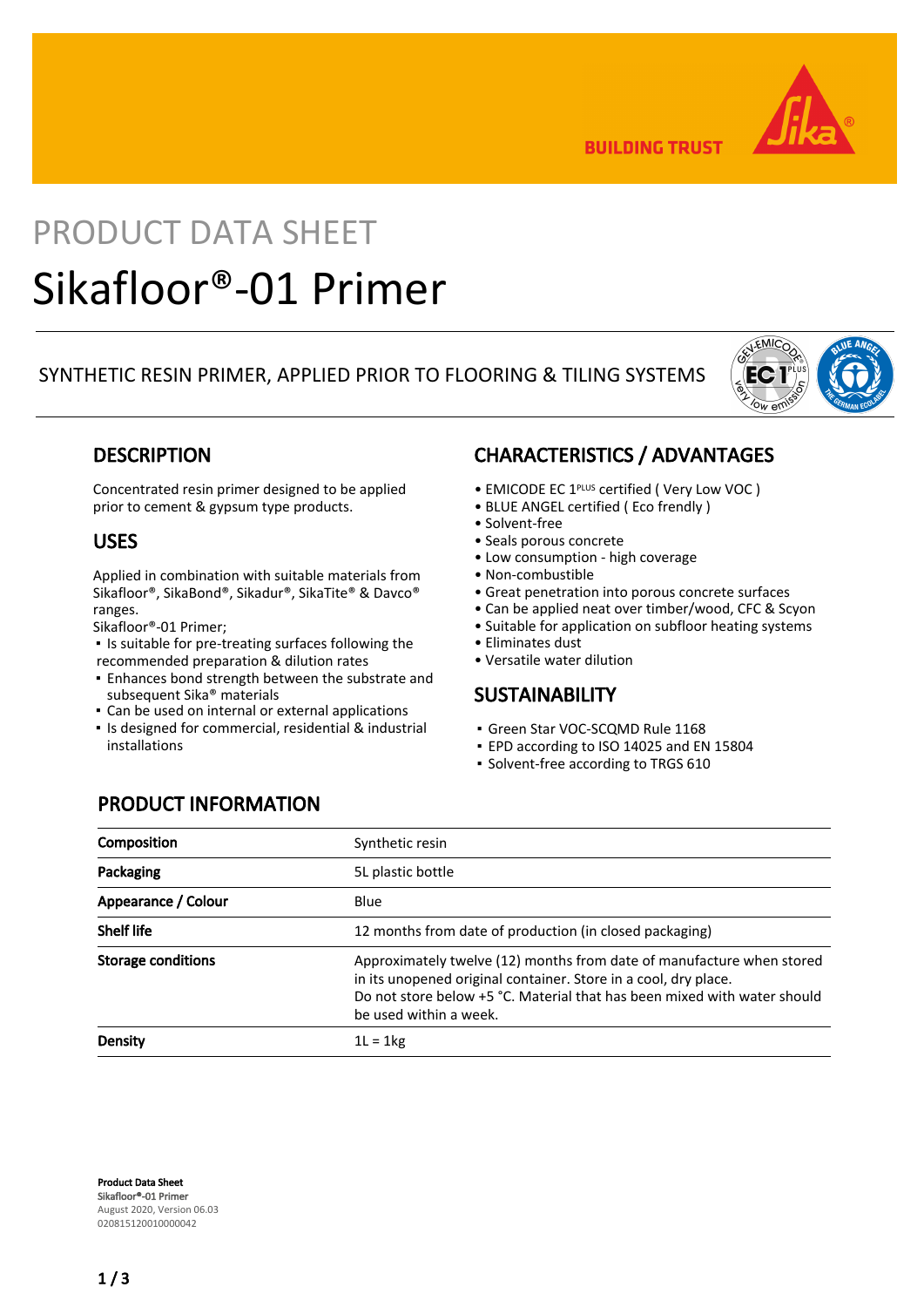| System structure |  |
|------------------|--|
|------------------|--|

Subsequent suitable materials

Porous Concrete<br>
Sikafloor®-01 Primer (diluted) Timber/wood/CFC/scyon<br>
Sikafloor®-01 Primer (neat) Sikafloor®-01 Primer (diluted)<br>Subsequent suitable materials Sikafloor®-01 Primer (neat) Subsequent suitable materials

## APPLICATION INFORMATION

| <b>Substrates</b>           | · Internal/external concrete<br>• Internal cement levelling compound/screed<br>· Internal calcium sulphate based levelling compound<br>• Internal timber & chipboard floors in raw form (no coatings)                                                          |                                                                                                                                                                                          |  |
|-----------------------------|----------------------------------------------------------------------------------------------------------------------------------------------------------------------------------------------------------------------------------------------------------------|------------------------------------------------------------------------------------------------------------------------------------------------------------------------------------------|--|
| <b>Mixing ratio</b>         | Substrate<br>Normal steel trowel concrete<br>finish (porous)                                                                                                                                                                                                   | <b>Dilution &amp; application</b><br>1L Sikafloor®-01 Primer: 3L water<br>x 1 coat (broom or roller applied)                                                                             |  |
|                             | Mechanically prepared concrete<br>(very porous)<br>Cement levelling compound/screed<br>(very porous)<br>Timber/wood/CFC/scyon                                                                                                                                  | 1L Sikafloor®-01 Primer: 3L water<br>x 2 coats (broom applied)<br>1L Sikafloor®-01 Primer: 3L water<br>x 2 coats (broom applied)<br>No dilution, apply neat<br>x 1 coat (roller applied) |  |
| Consumption                 | 1:3 ~ 7 - 8 m2 per mixed L<br>Average is depending on absorbency of the substrate, applicator device<br>and mixing ratio.                                                                                                                                      |                                                                                                                                                                                          |  |
| Ambient air temperature     | between+5 °C to 35 °C                                                                                                                                                                                                                                          |                                                                                                                                                                                          |  |
| Substrate temperature       | between +5 °C to 35 °C                                                                                                                                                                                                                                         |                                                                                                                                                                                          |  |
| Waiting time to overcoating | Before appling Flooring/Tiling systems wait                                                                                                                                                                                                                    |                                                                                                                                                                                          |  |
|                             | <b>Substrate</b>                                                                                                                                                                                                                                               | <b>Waiting Time</b>                                                                                                                                                                      |  |
|                             | Normal absorbent substrates -<br>Concrete                                                                                                                                                                                                                      | $\overline{10}$ - 20 min @ 23 °C<br>Per coat                                                                                                                                             |  |
|                             | Calcium sulphate based substrates,<br>if calciumsulphate based levelling<br>compounds are used                                                                                                                                                                 | ~10 - 20 min @ 23 °C<br>Per coat                                                                                                                                                         |  |
|                             | Calcium sulphate based substrates,<br>if cement based levelling<br>compounds are used                                                                                                                                                                          | ~24 hrs @ 23 °C<br>Per coat                                                                                                                                                              |  |
|                             | Timber and chipboards floors                                                                                                                                                                                                                                   | ~2 hrs @ 23 °C<br>Per coat                                                                                                                                                               |  |
|                             | Cement levelling substrate, if<br>cement based levelling compounds<br>are used                                                                                                                                                                                 | ~1 hr @ 23 °C<br>Per coat                                                                                                                                                                |  |
|                             | See above Mixing Ratio for dilution and coat recommendations.<br>All values are approximate and subject to variation due to climatic<br>conditions. Please refer also to the product datasheets of the<br>cementitious levelling compounds and tile adhesives. |                                                                                                                                                                                          |  |



**BUILDING TRUST**